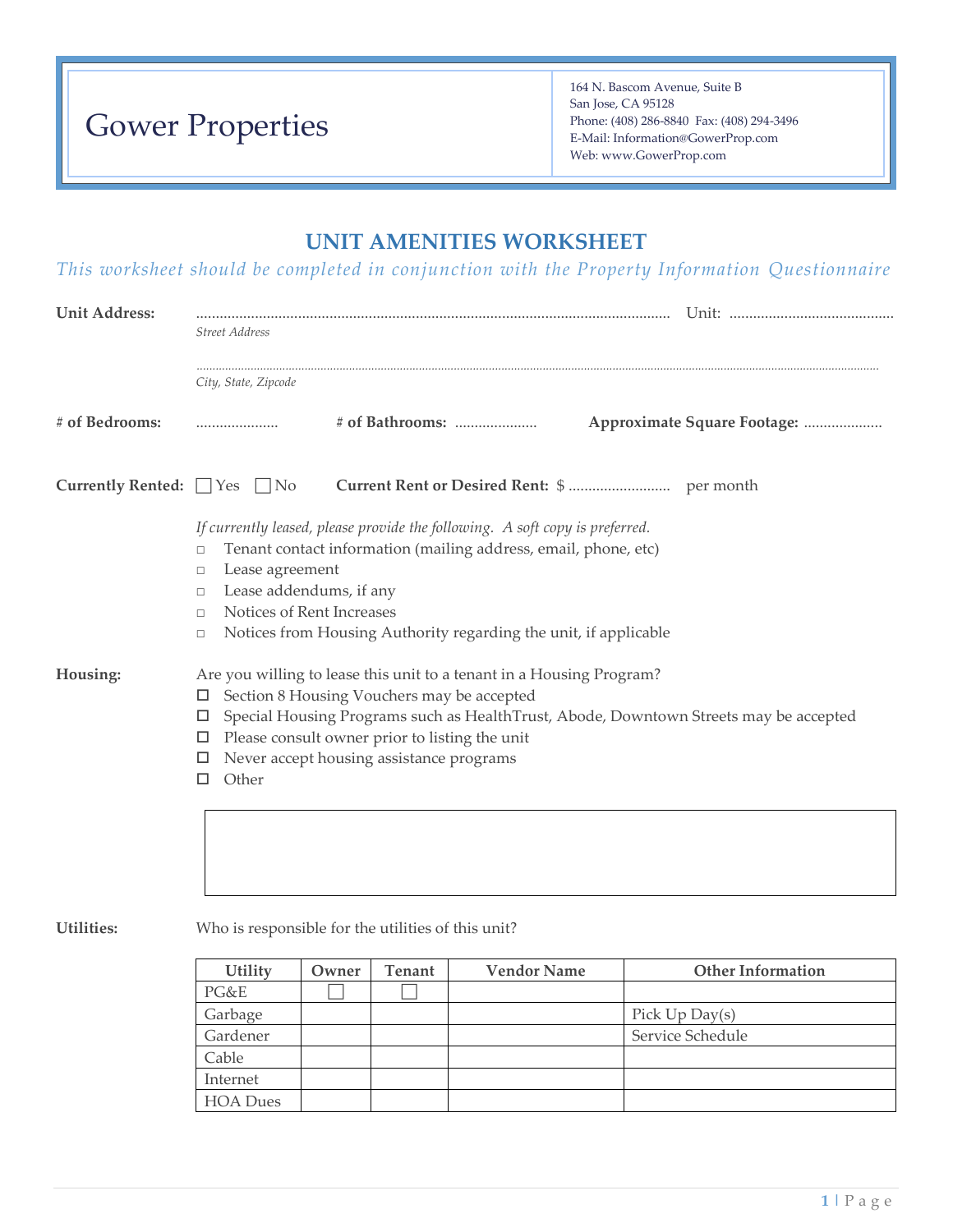# **Kitchen**

**Amenities:** Please describe the kitchen amenities that are provided in this unit.

|        |                          | Source of                  |       |              | Under                |
|--------|--------------------------|----------------------------|-------|--------------|----------------------|
|        | Appliances               | Power                      | Color | Make / Model | Warranty?            |
| $\Box$ | Refrigerator             | Electric                   |       |              | $\Box$ Yes $\Box$ No |
| $\Box$ | Stove / Range            | $\Box$ Gas $\Box$ Electric |       |              | $\Box$ Yes $\Box$ No |
| $\Box$ | Cook Top                 | $\Box$ Gas $\Box$ Electric |       |              | $\Box$ Yes $\Box$ No |
| $\Box$ | Wall Oven (single)       | $\Box$ Gas $\Box$ Electric |       |              | $\Box$ Yes $\Box$ No |
| $\Box$ | Wall Oven (double)       | $\Box$ Gas $\Box$ Electric |       |              | $\Box$ Yes $\Box$ No |
| $\Box$ | Vent Hood                | Electric                   |       |              | $\Box$ Yes $\Box$ No |
| $\Box$ | Vent Hood with Microwave | Electric                   |       |              | $\Box$ Yes $\Box$ No |
| $\Box$ | Microwave (stand alone)  | Electric                   |       |              | $\Box$ Yes $\Box$ No |
| $\Box$ | Garbage disposal         | Electric                   |       |              | $\Box$ Yes $\Box$ No |
| $\Box$ | Dishwasher               | Electric                   |       |              | $\Box$ Yes $\Box$ No |
| $\Box$ | <b>Trash Compactor</b>   | Electric                   |       |              | $\Box$ Yes $\Box$ No |

Please described any other Kitchen amenities not listed above.

### What kind of flooring is in the kitchen?

- □ Wood / Laminate
- □ Tile
- □ Linoleum
- □ Other: \_\_\_\_\_\_\_\_\_\_\_\_\_\_\_\_\_\_\_\_\_\_\_\_\_\_\_\_\_\_\_\_\_\_\_\_\_\_\_\_\_\_\_\_\_\_\_\_\_\_\_\_\_\_\_\_\_\_\_\_\_\_\_\_\_\_\_\_\_\_\_\_\_

### What kind of countertops are in the kitchen?

- □ Laminate / Formica
- □ Tile
- □ Granite / Stone
- □ Other: \_\_\_\_\_\_\_\_\_\_\_\_\_\_\_\_\_\_\_\_\_\_\_\_\_\_\_\_\_\_\_\_\_\_\_\_\_\_\_\_\_\_\_\_\_\_\_\_\_\_\_\_\_\_\_\_\_\_\_\_\_\_\_\_\_\_\_\_\_\_\_\_\_

### **Rooms:** Please indicate which of the following room amenities apply to this unit.

|        | Room               | Flooring                                                                                        | <b>Other Features</b> |
|--------|--------------------|-------------------------------------------------------------------------------------------------|-----------------------|
| $\Box$ | Family Room        | $\Box$ Carpet $\Box$ Wood / Laminate<br>$\hfill \Box$ $\hfill \Box$ $\hfill \Box$ $\hfill \Box$ |                       |
| $\Box$ | Formal Living Room | □ Carpet □ Wood / Laminate                                                                      |                       |
| $\Box$ | Formal Dining Room | □ Carpet □ Wood / Laminate                                                                      |                       |
| $\Box$ | Master Bedroom     | $\Box$ Carpet $\Box$ Wood / Laminate                                                            |                       |
| $\Box$ | Other Bedroom #1   | □ Carpet □ Wood / Laminate                                                                      |                       |
| П.     | Other Bedroom #2   | $\Box$ Carpet $\Box$ Wood / Laminate                                                            |                       |
| П.     | Other Bedroom #3   | □ Carpet □ Wood / Laminate                                                                      |                       |
| $\Box$ | Other Bedroom #4   | □ Carpet □ Wood / Laminate                                                                      |                       |
| $\Box$ | Other Bedroom #5   | $\Box$ Carpet $\Box$ Wood / Laminate                                                            |                       |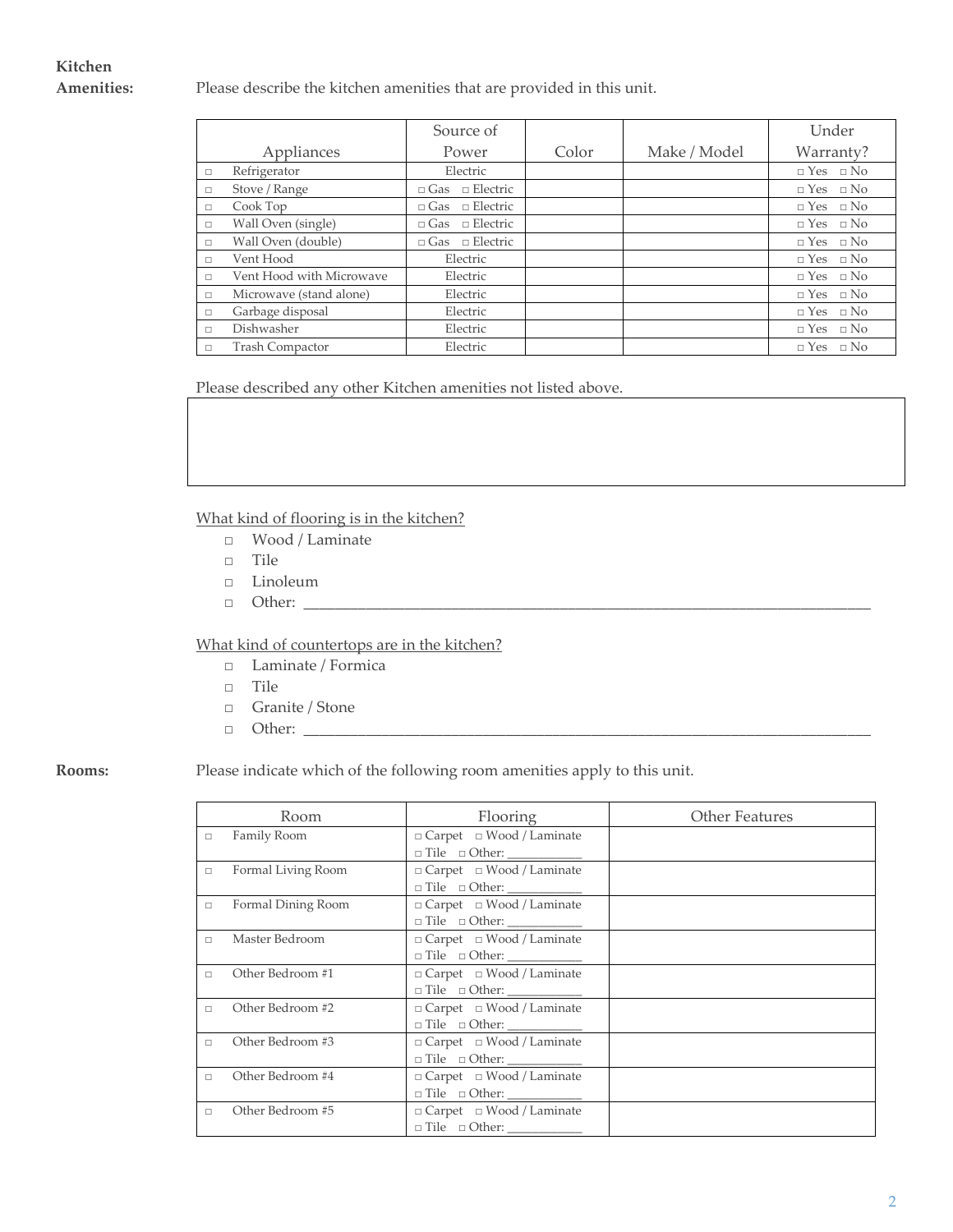### *Rooms, continued*

| $\Box$ | Laundry Room          | $\Box$ Carpet $\Box$ Wood / Laminate |                                                     |
|--------|-----------------------|--------------------------------------|-----------------------------------------------------|
|        |                       |                                      |                                                     |
| $\Box$ | Bonus Room            | $\Box$ Carpet $\Box$ Wood / Laminate |                                                     |
|        |                       |                                      |                                                     |
| $\Box$ | Master Bath, On Suite | □ Carpet □ Wood / Laminate           | $\Box$ 1 Sink $\Box$ 2 Sinks $\Box$ Shower over tub |
|        |                       | $\Box$ Tile $\Box$ Other:            | $\Box$ Stand alone Shower $\Box$ Jacuzzi tub        |
|        |                       |                                      |                                                     |
| П.     | Other Bathroom #1     | $\Box$ Carpet $\Box$ Wood / Laminate | $\Box$ 1 Sink $\Box$ 2 Sinks $\Box$ Shower over tub |
|        | Full Bath<br>$\circ$  | $\Box$ Tile $\Box$ Other:            | $\Box$ Stand alone Shower $\Box$ Jacuzzi tub        |
|        | Half Bath<br>$\circ$  |                                      |                                                     |
| $\Box$ | Other Bathroom #2     | $\Box$ Carpet $\Box$ Wood / Laminate | $\Box$ 1 Sink $\Box$ 2 Sinks $\Box$ Shower over tub |
|        | Full Bath<br>$\circ$  | $\Box$ Tile $\Box$ Other:            | $\Box$ Stand alone Shower $\Box$ Jacuzzi tub        |
|        | Half Bath<br>$\circ$  |                                      |                                                     |
| $\Box$ | Other Bathroom #3     | $\Box$ Carpet $\Box$ Wood / Laminate | $\Box$ 1 Sink $\Box$ 2 Sinks $\Box$ Shower over tub |
|        | Full Bath<br>$\circ$  | $\Box$ Tile $\Box$ Other:            | $\Box$ Stand alone Shower $\Box$ Jacuzzi tub        |
|        | Half Bath<br>$\circ$  |                                      |                                                     |

**Laundry:** Which of the following laundry amenities are on this property?

- $\Box$  There are no laundry facilities
- $\Box$  There is a shared laundry facility on the property
	- o Access by key
	- o Access by key code
	- o Unlocked at all times
- $\Box$  There are washer / dryer hookups inside the unit (tenant must provide appliances)
	- o Dryer hookup is Gas
	- o Dryer hookup is Electric
	- o Washer hookup is Gas
	- o Washer hookup is Electric
- $\Box$  There is a washer in the unit, but it will not be maintained or replaced by owner
- $\Box$  There is a dryer in the unit, but it will not be maintained or replaced by owner
- $\Box$  The following laundry appliances are in the unit and maintained by owner

|            | Source of                  |       |              | Under                   |
|------------|----------------------------|-------|--------------|-------------------------|
| Appliances | Power                      | Color | Make / Model | Warranty?               |
| Washer     | $\Box$ Gas $\Box$ Electric |       |              | $\Box$ Yes $\Box$ No    |
| Drver      | $\Box$ Gas $\Box$ Electric |       |              | $\Box$ No<br>$\Box$ Yes |

**Fireplaces:** Are there fireplaces in the unit? ☐Yes ☐No Are they operable?  $\square$  Yes  $\square$  No Are Tenants allowed to use them? □ Yes □ No Location of fireplaces (including number and location of each):

| Fencing: |  |
|----------|--|
|          |  |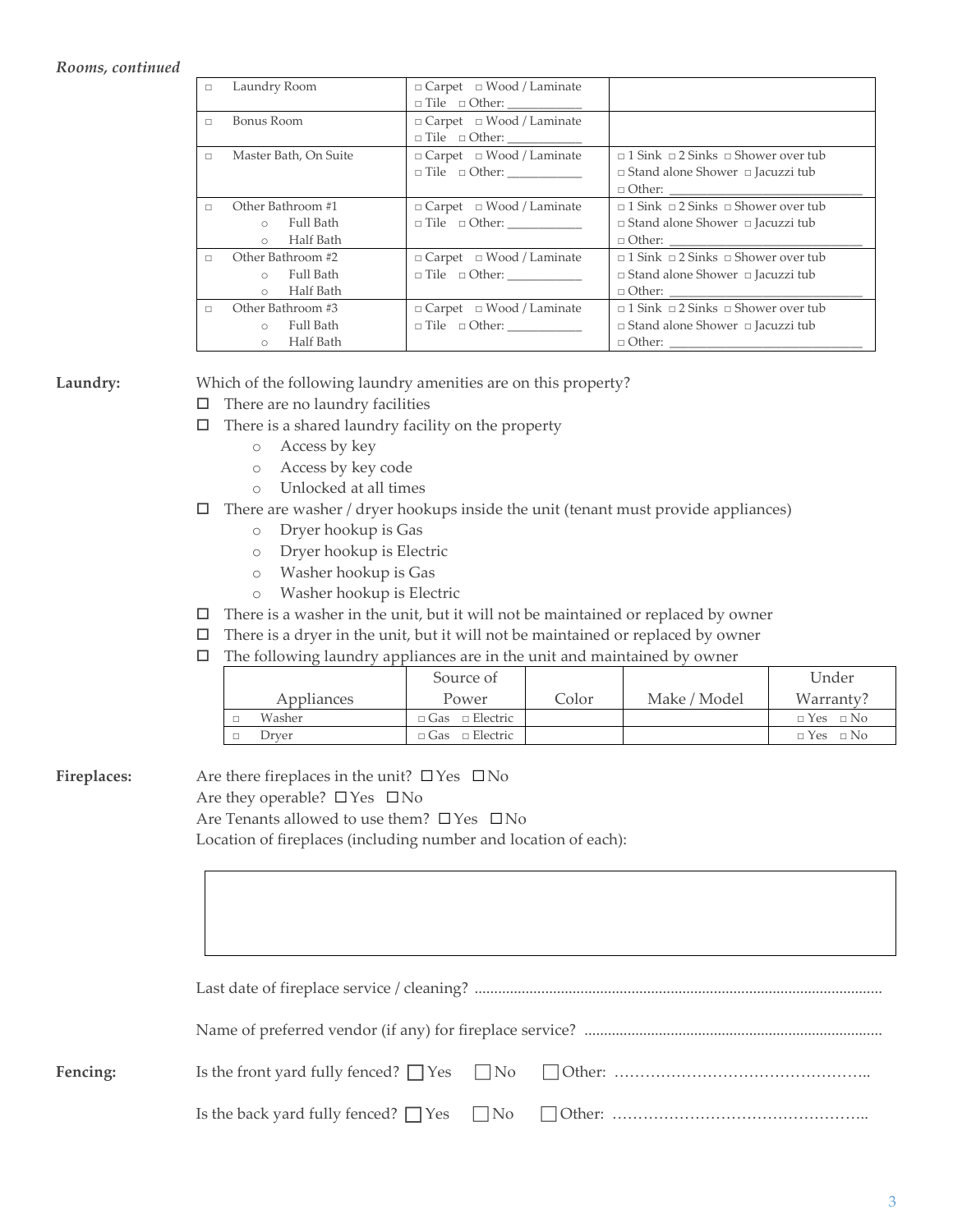**Mailbox:** What type of mailbox is on the property? ☐Mailbox on post, curbside: Locked? ☐Yes ☐No ☐Wall mounted mailbox attached to structure: Locked? ☐Yes ☐No ☐Cluster mailbox, one box per unit: ☐Property of Owner ☐Property of the USPS ☐Tenant will need to get P.O. Box ☐Other: ............................................................................................................................................................. Where are the keys of all the mailboxes on the property? ............................................................................................................................................................................... **Landscaping:** Please describe the landscaping for this unit. Front Yard (check all that apply):  $\Box$  Unit does not have its own front yard □ Grass Desert / Drought resistant None □ Maintained by HOA  $\Box$  Maintained by Gardener, included in rent  $\Box$  Maintained by Tenant □ Has a sprinkler system Back Yard (check all that apply):  $\Box$  Unit has a patio only (ground floor)  $\Box$  Unit has a balcony (above 1<sup>st</sup> floor) Unit does not have a back yard □ Grass Desert / Drought resistant None □ Maintained by HOA Maintained by Gardener, included in rent Maintained by Tenant  $\Box$  Has a sprinkler system If there is a sprinkler system on this property, where is the shut off valve located?

Is there anything else we should know about the yard / patio / outside amenities?

**Water / Sewer:** Please provide the following information about the water amenities of this unit.

- Location of main water shut off: .............................................................................................................
- $\Box$  Water heater is ...
	- o Gas
	- o Electric
	- o Standard tank
	- o Tankless
	- o Location: .......................................................................................................................................
- Is there a sewer cleanout on the property? □ Yes □ No
	- o Location: .......................................................................................................................................

- **Parking:** What type of parking is available for tenants?
	- Garage: \_\_\_\_\_\_\_\_ Spaces; □ Attached □ Detached
	- Garage door opener: □ Yes □ No
	- Carport: \_\_\_\_\_\_\_\_ Spaces; □ Assigned □ Unassigned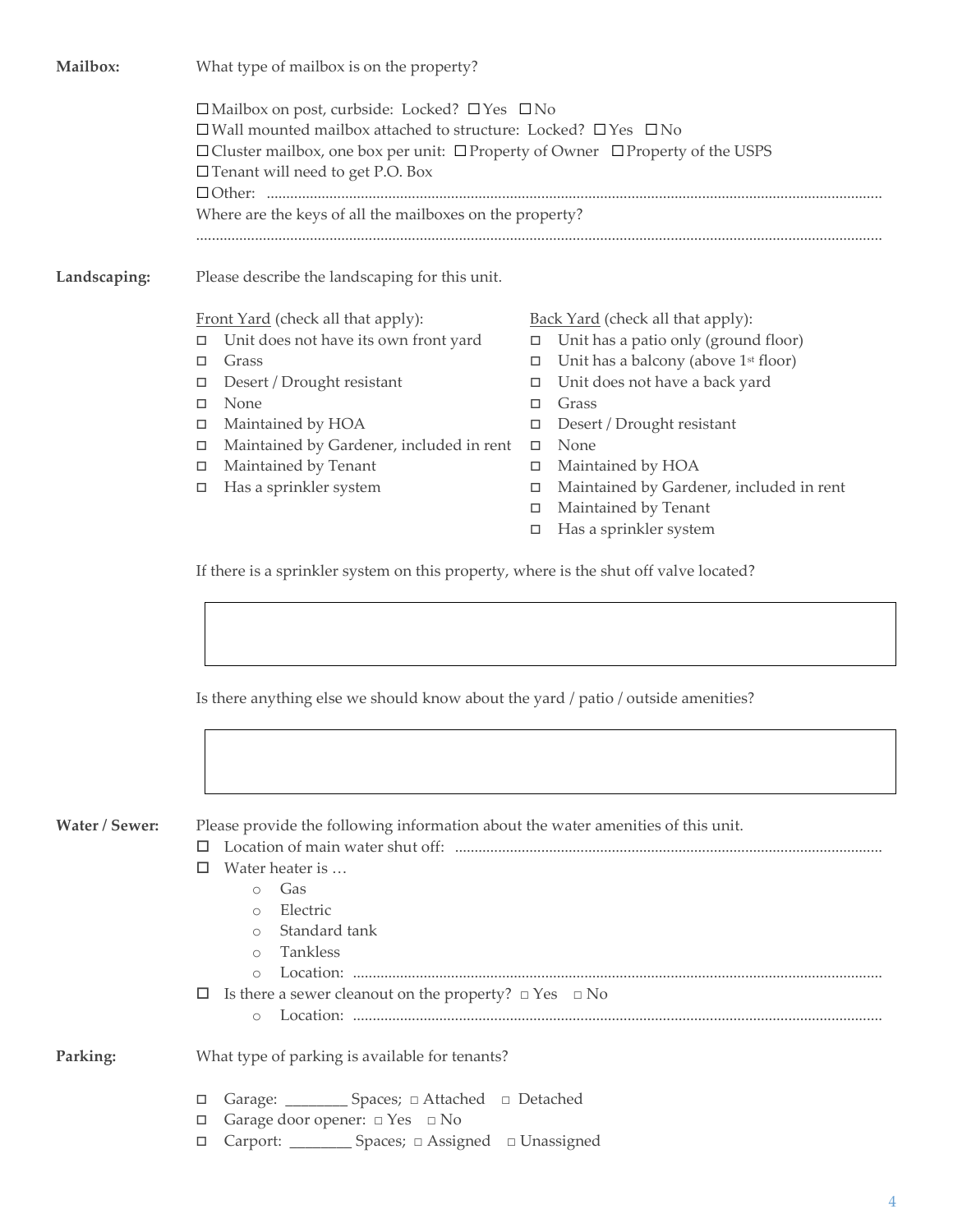| □ Off Street, uncovered: |  | Spaces; $\Box$ Assigned $\Box$ Unassigned |
|--------------------------|--|-------------------------------------------|
|                          |  |                                           |

□ Street Parking

**Parking, continued**:Is a parking permit required? *if desired, Gower Properties can issue parking permits for off-street parking*

Yes

 $\square$  No

Who issues the parking permit?

- Owner / Property Manager
- $\Box$  City
- HOA
- $\Box$  Other: \_

**Other:** Which of the following apply to this unit?

 $\Box$  There are operable smoke detectors on the property

How many and location of each?

 $\Box$  There are operable carbon monoxide detectors on the property

How many and location of each?

 $\Box$  There is a security alarm system on the property

- o System maintained by owner
- o Monitoring service paid by owner
- o Monitoring service paid by tenant
- o Monitoring company: …………………………………………………………………………. Phone: …………………………..

**Please list / specify all keys, remotes, FOBs, etc. that will be provided to tenant(s)**

**Please list any additional information or conditions affecting the unit that the prospective tenant should know.**